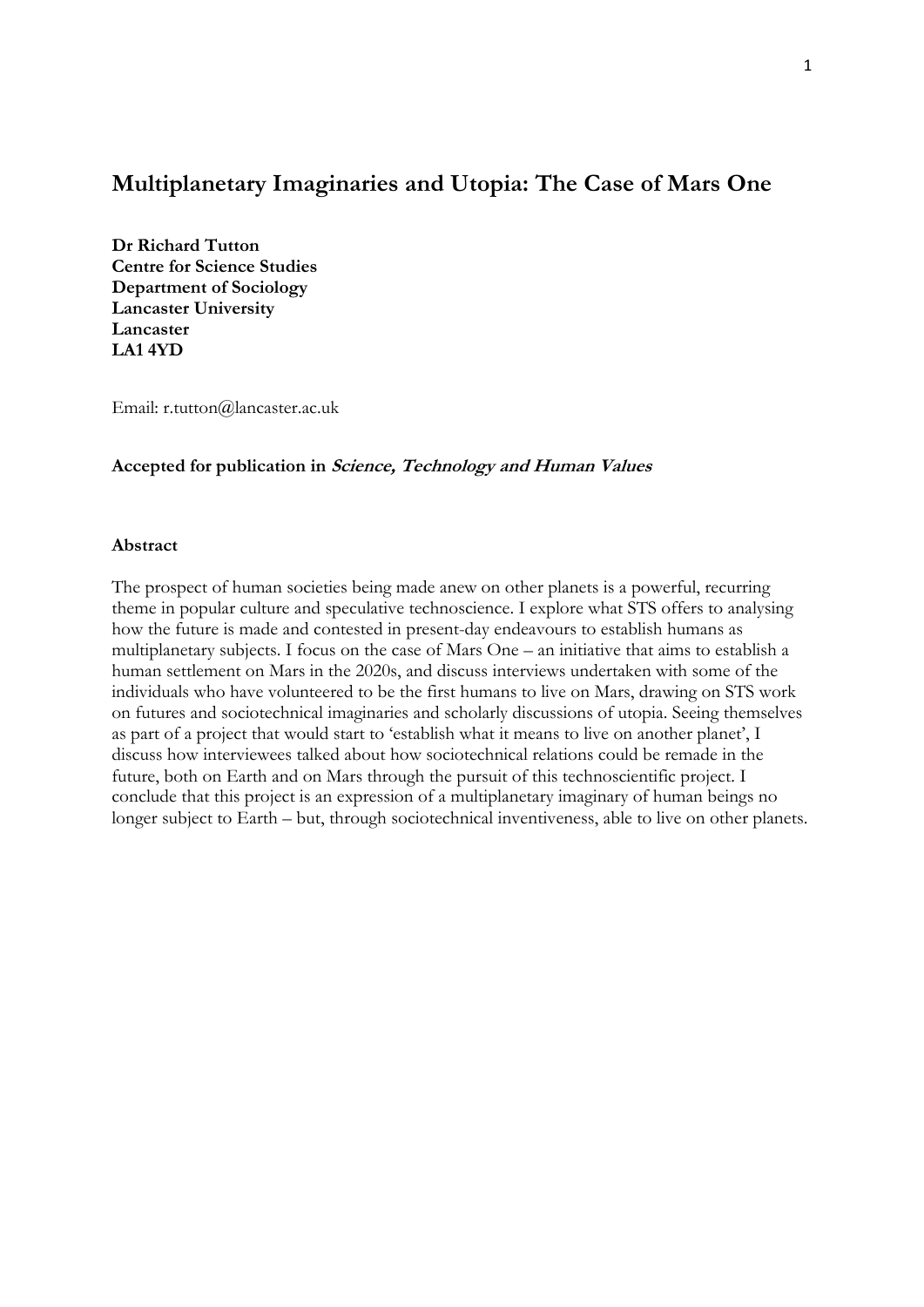# **Multiplanetary Imaginaries and Utopia: The Case of Mars One**

Occupying outer space, visiting, and even living on other planets has long been the subject of national space programs, entrepreneurial ventures, speculative science, public advocacy, and science fiction. Judged from the perspective of the early twenty-first century, this dream might appear to be over: although human-made machines fly through space and move across the surface of another planet, the last time anyone went further than low earth orbit was in 1972. However, the prospect of living on another planet continues to be a powerful, recurring theme in popular culture, speculative technoscience, and entrepreneurial ventures. And one planet in particular has been the site of enduring interest in extraterrestrial human exploration and settlement—Mars (Markley 1997).

For the past sixty years, scientists and engineers have developed numerous detailed plans for sending human beings to Mars. Wernher von Braun published the first "detailed mission architecture" in 1952 that envisaged a highly ambitious plan to send a crew of 70 on ten different craft (Hogan 2007). In 2014, NASA reaffirmed its goal to place a human being on the surface of Mars at some point in the 2030s (NASA 2014). A number of new private efforts to organize and fund missions to Mars have also emerged. In September 2016, Elon Musk presented plans for his firm, Space X, to help establish humanity as a "multi-planetary species," at the International Astronautical Congress (Mosher et al. 2016). Another initiative, which I focus on in this paper, is Mars One––originally a not-for-profit organization––with the ambitious and controversial plan to create a permanent human settlement on Mars.

Far from being a failed future that need not concern STS scholarship any more, enduring and contemporary speculation about interplanetary exploration and settlement, investments in engineering designs and systems, along with normative claims about the future of humanity, call for precisely the kind of analysis that STS work has given to other technoscientific endeavors. In the past two decades, STS scholars have become increasingly interested in the future through analyzing visions, expectations, promises, hope and anticipation as actively shaping how we think, act towards and feel about possible futures across a wide range of technoscientific fields of activity. Further to this, growing interest in the concept of the imaginary also draws attention to futurity. As Marcus (1995: 4) notes: the imaginary "looks to the future and to future possibility through technoscientific innovation."

In this paper I explore what STS can offer to understanding how the future is made and contested in present-day struggles over technoscientific projects, such as establishing humans as multiplanetary subjects. To do so, I draw on recent STS scholarship on the concept of the imaginary and bring this together with the relatively neglected notion of utopia (at least in STS circles) through the work of Levitas (2013). I also engage with work within what Messeri (2016) refers to as the "social studies of outer space," which draws on different intellectual traditions and orientations, from STS (Messeri 2016; Redfield 2002; Vertesi 2016), anthropology (Valentine 2012), sociology (Parker 2009; Ormrod and Dickens 2007), history of science (Geppert 2012; Macauley 2012), literary and cultural studies (Kilgore 2003; Markley 2005), policy studies (McCurdy 2011), to geography (MacDonald 2007).

In this paper, I focus on the case of Mars One and discuss data from interviews I conducted with candidates who have volunteered to be the first people to establish a permanent human settlement on Mars. Mars One––along with other such initiatives to settle Mars––is deeply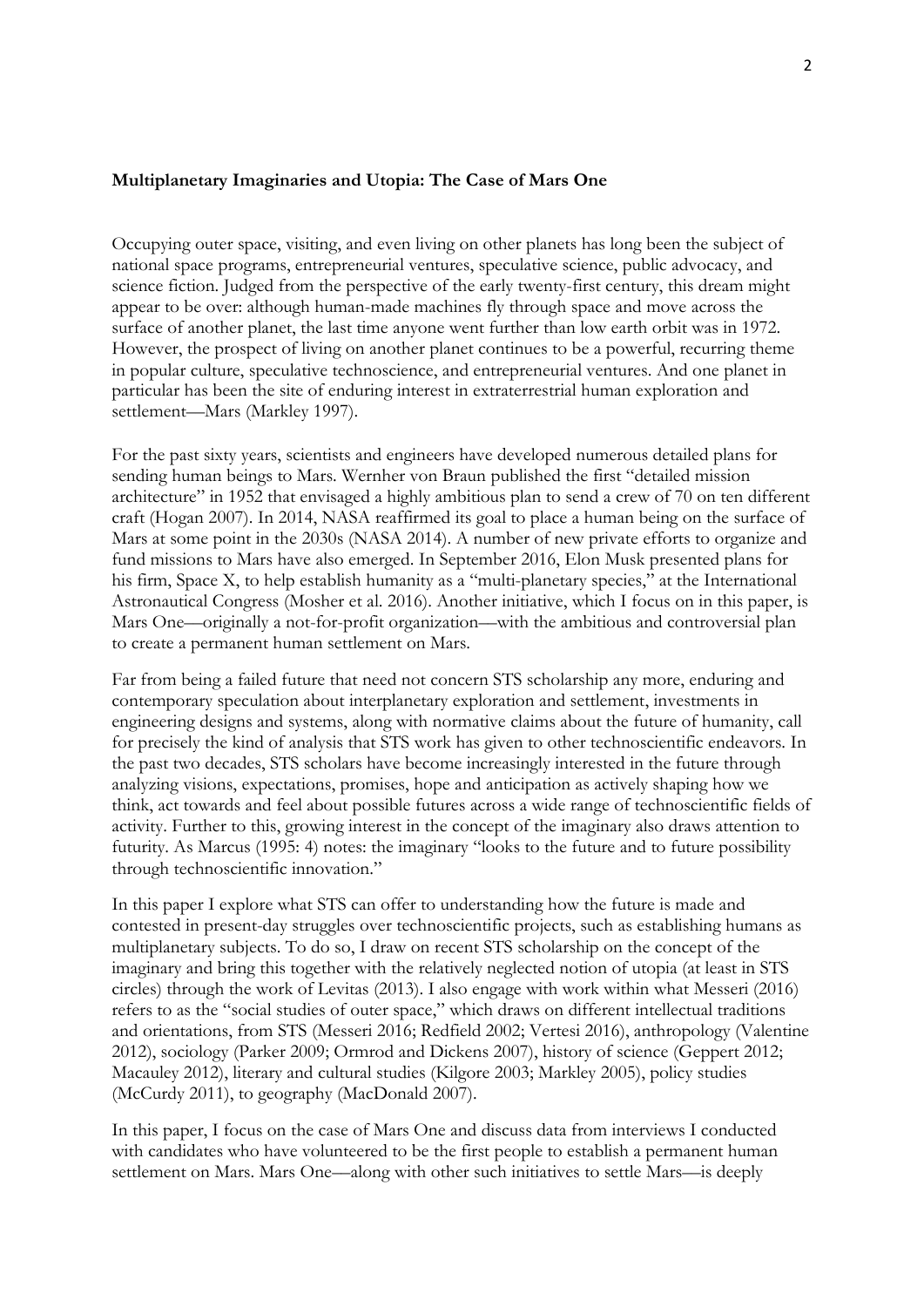contested and represents a heady mix of utopian imagery, desire, hope, and complex engineering and design problems that prompt significant questioning about its financial and technical feasibility.

## **STS and the future**

STS scholars have developed a range of analytic concepts for investigating how futures are made and contested in present present-day struggles over technoscientific developments and projects (Konrad et al. 2016). The sociology of expectations has concentrated on expectations as these relate to different fields of technoscientific development. van Lente (1993: 191) proposes that "expectation statements are not only representations of something that does not (yet) exist, they do something: advising, showing direction, creating obligations." In other words, expectations are performative "in attracting the interest of necessary allies (various actors in innovation networks, investors, regulatory actors, users etc.) and in defining roles and in building mutually binding obligations and agendas" (Borup et al. 2006: 289). The theme of performativity also features prominently in discussions of promising and visions, particularly in relation to developments in biotechnology (Fortun 2008; Sunder Rajan 2006). In short, a significant body of work has developed on the role of expectations, visions and promises, which has been incredibly generative and insightful.

It would be entirely appropriate to consider Mars One from the perspective of the sociology of expectations, analyzing press releases and other materials, and focusing on how its leaders and supporters have sought to enroll necessary allies for the venture to succeed. However, this would miss the greater cultural significance of Mars One. To draw this out, I use STS scholars' work on the concept of the imaginary, which offers another way of analyzing how futures are made, performed and contested.

McNeil et al. (2016) propose that STS scholars' use of the imaginary concept reflects a new intellectual agenda focused on the importance of values, emotions, and affect along with questions of rationality or epistemology. This is evident in the work of STS scholars who develop the concept of the imaginary to challenge oppositions between science and imagination, with knowledge and reason on one side and speculation and the imaginative on the other (see for example Waldby 2000).

McNeil et al. also point to how the imaginary offers a way to address matters of subjectivity, desire and fantasy. For example, in earlier work, McNeil (2008 :17) suggests that scholars should attend to the "pleasures, dreams, desires and other aspects of how we live science and technology," and appreciate that "cognitive encounters are only one way in which modern technoscience is lived" (McNeil 2008: 30). Desires and dreams also feature in Jasanoff's (2015: 19) elaboration of sociotechnical imaginaries as "collectively held, institutionally stabilized, and publicly performed visions of desirable futures, animated by shared understandings of forms of social life and social order attainable through, and supportive of, advances in science and technology." In using the term "sociotechnical" Jasanoff (2015: 5) emphasizes both the traditional focus of STS on the important role played by technoscience in collective life as well as "the aspirational and normative dimensions of social order."

Therefore, for Jasanoff imaginaries concern not only what can be achieved through technoscience but also bring into consideration questions about how life ought to be lived. With her reference to the aspirational and the normative in relation to visions of desirable futures, Jasanoff's work takes a utopian turn. As Levitas (2011) acknowledges, the popular understanding of utopia is often as an impracticable fantasy or "idle dream" or worse, the road to totalitarianism. However, this isn't what Levitas (2013: 4) has in mind when she is discussing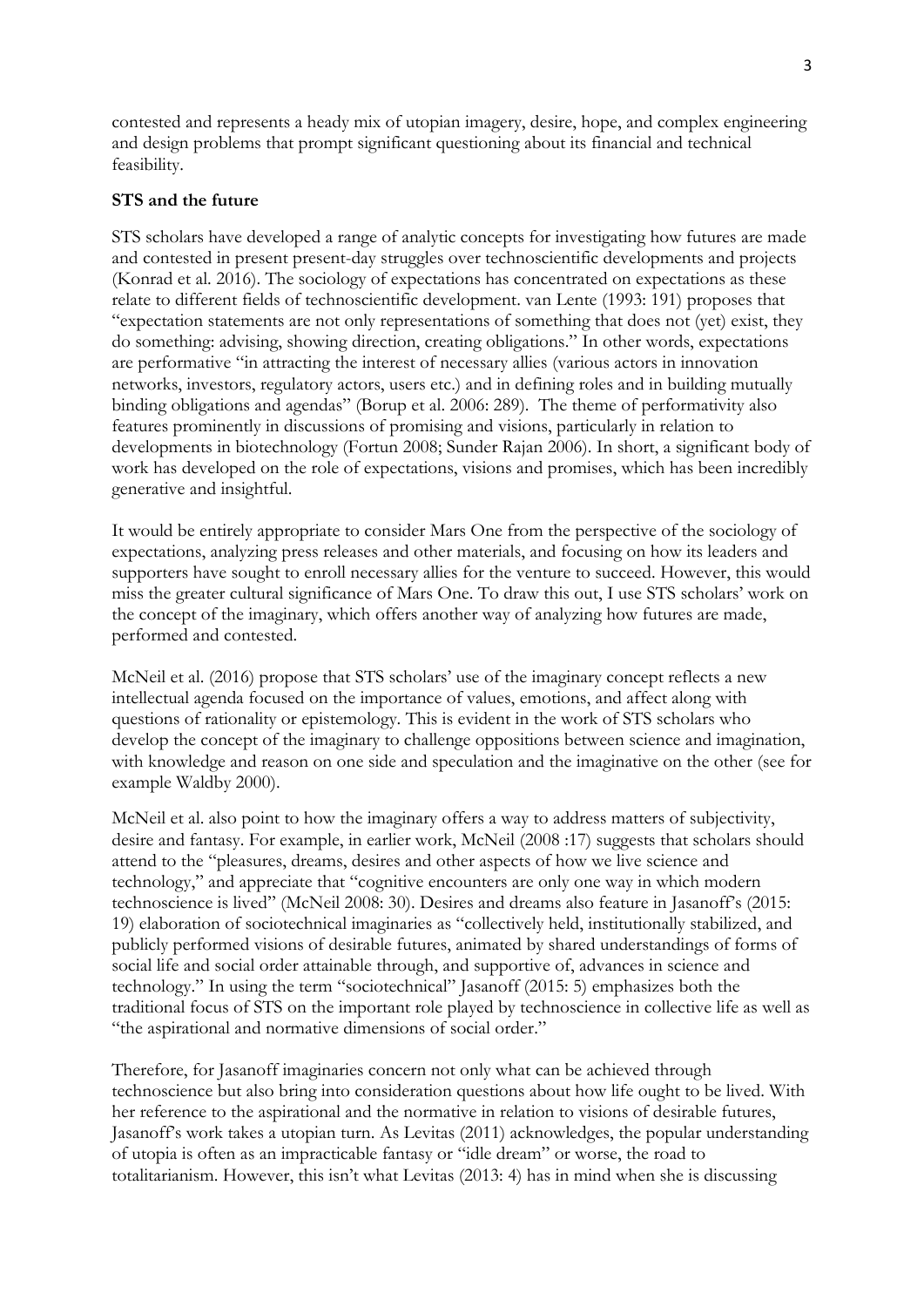utopia: at its most simple, she defines utopia as the "expression of a desire for a better way of living and being."

The utopianism implied in Jasanoff's account of what she understands by sociotechnical imaginaries is of note for several reasons. First, because scholars have argued that utopia as a cultural form is in decline (Kumar 2010). This decline is not only confined to the cultural imagination but is also evident in the writings of many social thinkers, scientists, and engineers as well, who imagine and anticipate imminent futures of disaster, collapse, and decline (Urry 2016). Berardi (2011) argues that the "future" —as it was understood in the twentieth century based on the notion of progress towards improvement, enrichment, even perfection––is over. He contends that in the western cultural imagination, dystopia has replaced utopia in representations of possible futures.

Jasanoff and others' work on sociotechnical imaginaries would appear to suggest otherwise: although images of decline and collapse are indeed prevalent, they propose that for many actors technoscience is the means to work towards and realize "desirable futures." However, not all desires are met, as Levitas (2011: 221) notes: she distinguishes between a utopia that is an expression of desire and one that gives hope. As she explains: "utopia expresses and explores what is desired; under certain conditions it also contains the hope that these desires will be met in reality, rather than merely in fantasy." Therefore, we might query whether all desirable futures are also *hopeful* futures. To give hope, Levitas contends, utopias must also address the practicalities of how they would come into being. They have to be seen as achievable. Such considerations loom large in public debate about the prospects of human spaceflight to other planets and establishing human settlements on them.

#### **Imagination and Utopia in Outer Space**

The interest in imaginaries in STS is also reflected in the "social studies of outer space" literature, which also considers imaginative work and relations as central to the scholarly understanding of how spaceflight technoscience has developed over the past century. For McCurdy (2011: 54), imagining and imaging spacecraft in new visual styles of representation in the 1950s helped to demonstrate how "space travel would be accomplished" in practice. The proliferation of this imagery across specialist and mass media served to bridge the gap between "imagination and reality by creating and embedding persuasive pictures [..] of successful interplanetary travel" (Macauley 2012: 286). Ormrod and Dickens (2007) argue that how spaceflight or outer space is imagined reflects hegemonic struggles over the future; building spacecraft was the dream of engineers, exploiting the potential resources of asteroids or the Moon is the dream of capitalists seeking a "outer spatial" fix to the contradictions of capitalism. Furthermore, Ormrod (2007) argues, imagining oneself floating in zero-g, settling other planets or even terraforming them amounts to little more than misguided and narcissistic fantasies.

In this literature, then, one can find that imagination is both performative in that it brings about new realities and also problematic in that it can be disconnected from or at odds with reality. This tension is vividly reflected in the way that scholars in this field also address how outer space has been a utopia (both the good place and equally non-place) in which imaginings of a radically different way of living and being have been articulated and visualized (Parker 2009; Valentine 2012; Kilgore 2003). Kilgore (2003) discusses the astrofuturism of the 1950s when scientists, engineers, and fiction writers articulated a vision of the future: "devoted to breaking the limits placed on humanity by the surface of this planet, [it] forecasts an escape from terrestrial history [...] [and] posits the space frontier as a site of renewal, a place where we can resolve the domestic and global battles that have paralyzed our progress on Earth" (Kilgore 2003: 1-2). This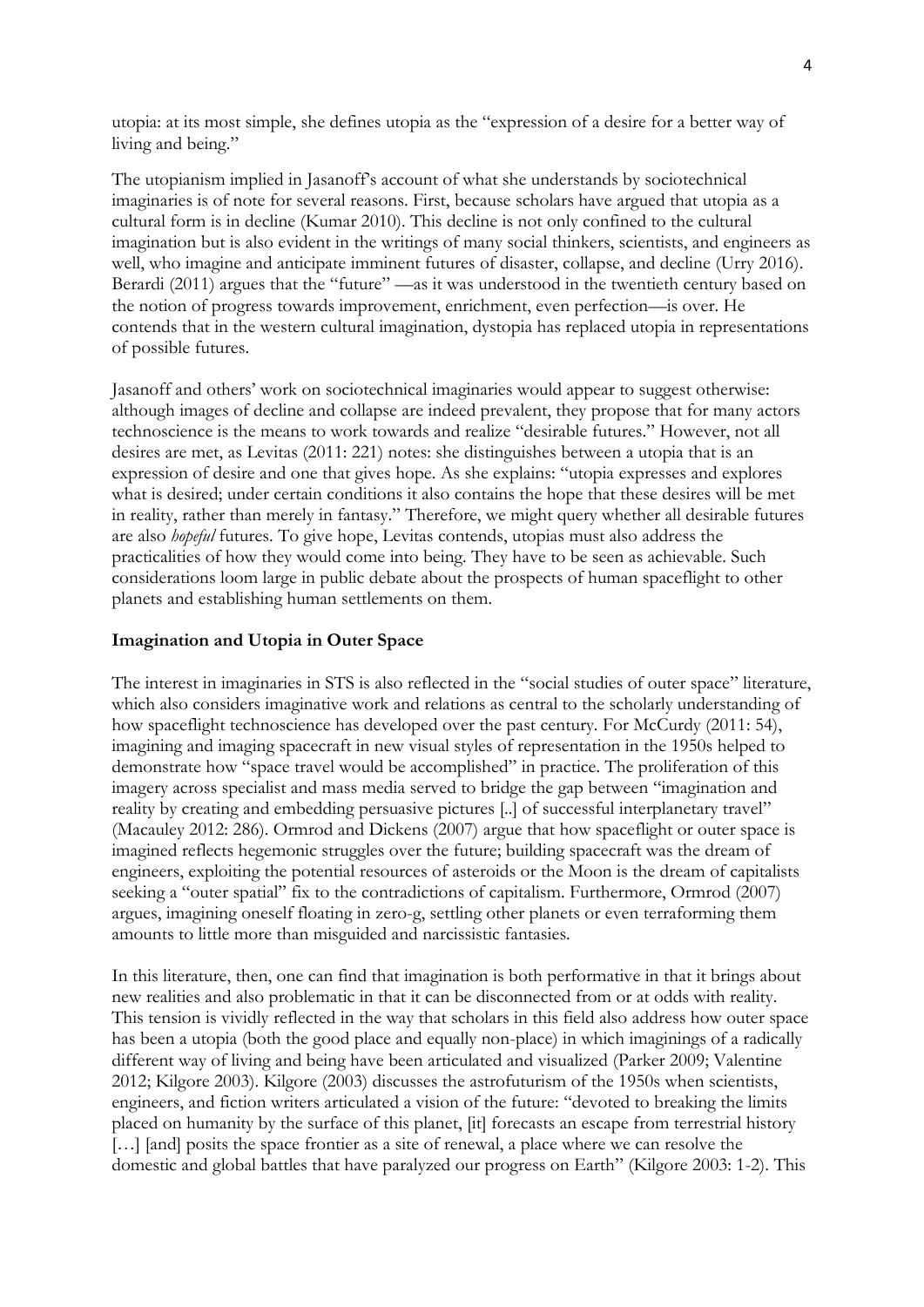vision was continued in the 1970s by figures such as the physicist Gerard O'Neill. As McCray (2012:48) notes, O'Neill's utopia was predicated on a criticism of his present society; he feared the "pessimism, irrationality and social stagnation [that] would continue to grow with society's rejection of science and technology." Space exploration was therefore strongly associated with progress (Bainbridge 1976). Yet some see that this is nothing less than a failed utopia of the twentieth century. Degroot (2006: 266) argues that supporters of human spaceflight "always thought that exploration was the destiny of man [sic]. They thought it was the future. But they were wrong."

The utopia of outer space, however, continues to be reinvented. For example, Valentine (2012) investigates the new capitalist ventures intent on commercializing space that have emerged over the past three decades, from mining rare materials from asteroids, to opportunities for tourism, advertising, or reality TV (Parker 2009). As Valentine (2012: 1041) relates, the leaders of these ventures promote a vision of how "entrepreneurial activity will radically and positively transform the future evolution of society and of our species itself by establishing human settlements in the solar system and beyond." As Valentine recognizes, many may find continuing investment in this utopia to be little more than a dangerous fantasy ––one that cannot be realized––that distracts us from what needs to be addressed in the here and now to avoid or ameliorate catastrophes of the kind that Urry (2016) outlines in his work.

Despite this, Valentine contends that critical scholars must engage with the "explicit utopian futures of people who are powerful enough to at least set them in motion" (Valentine: 1064), so that they have an opportunity to say what kind of future should take shape. After all, is this an impossible utopia? How can we judge whether this is indeed the case? For skeptics, part of the problem is that they do not see how it can be done. Degroot (2006: 266) asks: "even if a perfect world exists in deep space, how do we get there? How do we get enough of us there for the trip to qualify as a giant leap for mankind [sic]?" Even if this is a desirable future it is not necessarily a hopeful one, and this tension is central to contemporary speculative practices about establishing multiplanetary settlements.

Having now explored notions of sociotechnical imaginaries, imagination and utopia in both STS and the "social studies of outer space," I turn now to my case study of Mars One. I begin with providing some background to this initiative and the controversies that have surrounded it.

## **Introducing Mars One**

Mars One, established in 2011

… aims to establish a permanent human settlement on Mars. Mars is the only planet we know of that can currently feasibly support human life and will be humankind's first step to become a multiplanetary species. Before carefully selected and trained crews will depart to Mars, several unmanned missions will be completed, establishing a habitable settlement waiting for the first astronauts to arrive. The Mars One crews will go to Mars not to simply visit, but to live, explore, and create a second home for humanity. (Mars One 2017)

Since its inception, Mars One has been subject to intense scrutiny on technical, financial and ethical grounds. A number of controversies have grown up around its applicant selection process, technical feasibility, organizational credibility, and financial sustainability. To outline briefly, its plan is as follows: Mars One seeks to attract significant funding from media companies to fund several missions to Mars, with the explicit aim to create a permanent human settlement on the planet. The first mission serves as proof-of-concept and also involves a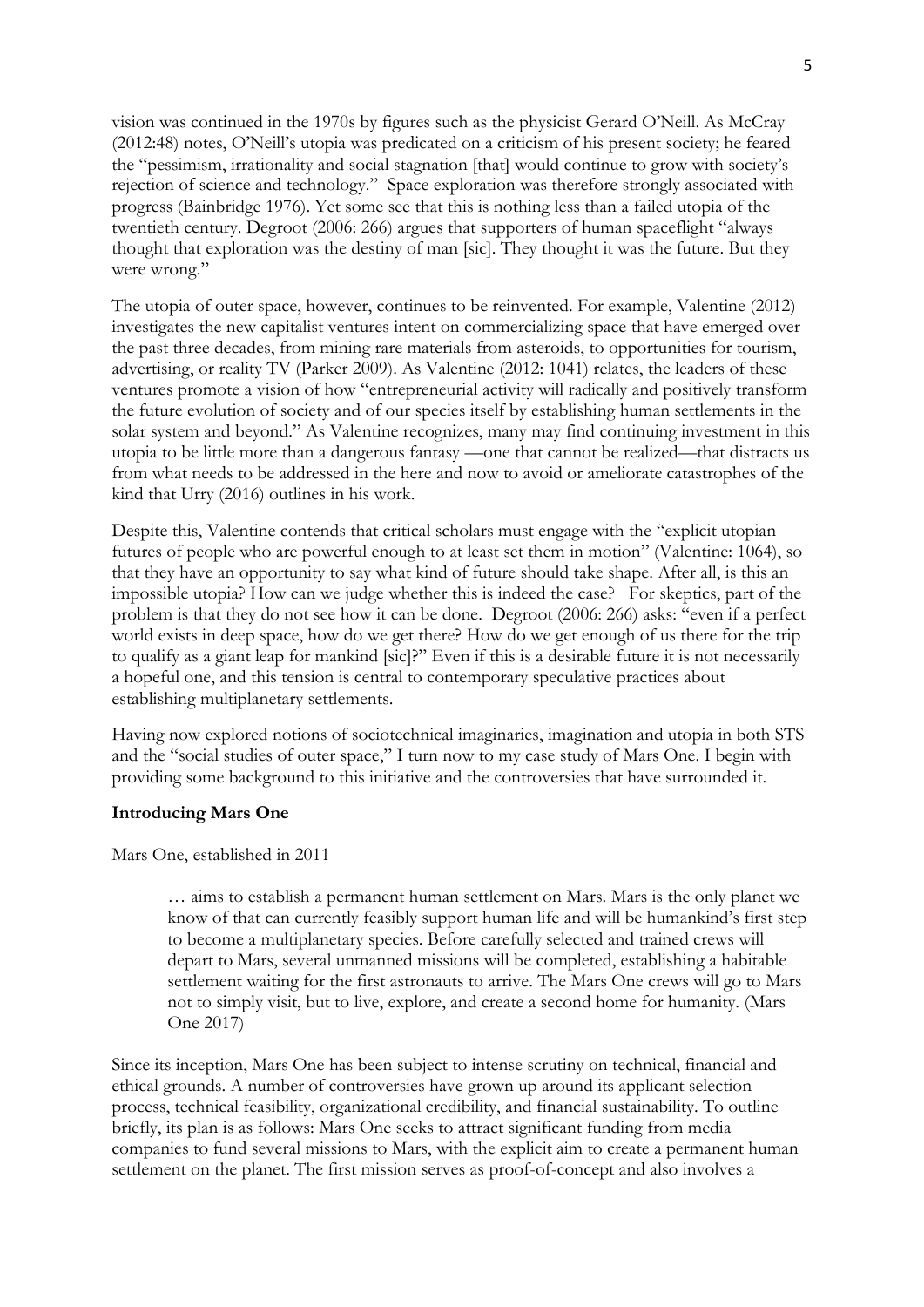communication satellite positioned in orbit; the second sends a rover to prepare the site for the settlement; the third is a cargo mission and the fourth mission sends four Mars One candidates to be the first people to land and live on Mars. This is currently projected to take place in 2031. The precursor robotic missions serve to ensure that key technological systems operate as expected and that, crucially, potable water can be extracted from beneath the Martian surface.

The founders of Mars One are Bas Lansdorp, who made his personal fortune from establishing a renewable energy company in the Netherlands, and Arno Wielders who works part-time at the European Space Agency. Only two members of its original seven-strong core team (as listed on its corporate website) are accredited with space-sector experience, with others having skills in conceptual art, marketing and online media. Given this, Mars One is better characterized as a media or cultural organization that aims to create a successful sociotechnical model for the settlement of Mars by attracting resources and partnerships from investors, aerospace industry contractors, agencies with launch facilities, and future Mars residents. The organization aims to generate revenue for its undertaking by selling media rights to applicants' training regimes, selection processes, and to eventually broadcast live their journey to and arrival on Mars. Mars One, therefore, not only seeks to generate not only expectations about its ability to successfully orchestrate the first ever human mission to and subsequent settlement of Mars, but also expectations that billions of people will watch it as a form of media spectacle. In 2012, Mars One announced that:

To finance the mission, Mars One will create an international media event around the project. The audience will help decide as the teams of settlers are selected, follow their extensive training and preparation for the mission and observe their settling on Mars once arrived. (Mars One 2012)

In the same release, Landsorp is quoted as saying that: "we expect it to capture an audience of millions, culminating in several billion online spectators when the first crew lands on Mars." (Mars One 2012). Already, Mars One––and more specifically those individuals who volunteered to be considered to be future Mars settlers––has attracted considerable media interest in various parts of the world. Creating the expectation that billions of people in the near future will watch the Mars One mission is critical to successfully raising the funds that it needs to contract construction of spacecraft and equipment. The dilemma, however, is that to appeal to investors (the media companies who will pay for the rights) Mars One must demonstrate that it is likely to complete its mission. To do that, it needs to contract with aerospace industry contractors and actually begin launching to and successfully landing on Mars. Of course, before it can try to do these things, it needs funds. In December 2016, it announced that it had attracted  $\epsilon$ 6 million of investment from a Hong Kong-based investment firm World Stock & Bond Trade Ltd. (Mars One 2016).<sup>1</sup>

In addition to media companies, the other significant group of allies for Mars One comprises the people who responded to its open call to join its program. Mars One itself reported that 202,586 people from 140 countries had expressed interest in "wanting to be among the first human settlers of Mars," which it later clarified led to 4227 people actually completing the application process (Mars One 2013; Keep 2015). Much of the popular attention given to Mars One has focused on the motivations, personalities and biographies of the people who completed the application process. Many of them have made media appearances on TV news programs, chat shows, and online, and they have been passionate spokespeople both for (and in some cases against) Mars One and its aims. Mars One awards its candidates points and badges on their individual profiles, for activities such as crowdfunding, merchandise purchasing, and their "support."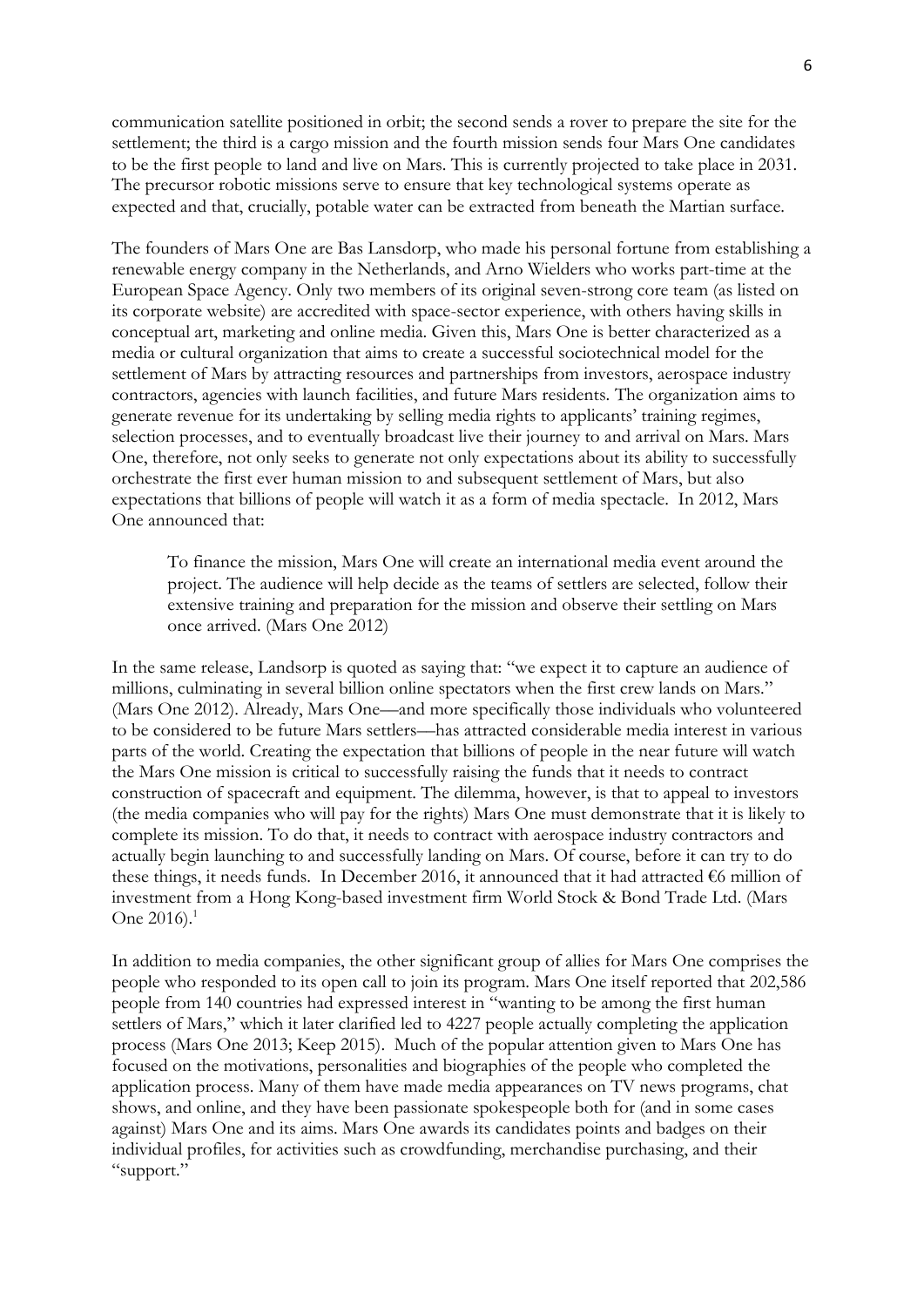Mars One has attracted significant criticism and skepticism from a number of quarters. John Logsdon, Director of the Space Policy Institute at George Washington University, referred to it as looking like a "scam" (Vergano 2015). Others see it as misguided or at best naïve in its approach to solving highly complex engineering problems and contend that its business model will not provide the required finance. From her investigation of Mars One, journalist Keep (2014) concluded that: "it seems to be [..] an amazingly hubristic fantasy."

In 2014, a group of MIT doctoral students presented their own evaluation of the feasibility of the Mars One Mission Plan (Do et al. 2014). Using available information, they assessed the readiness of space transportation technologies, habitation, life support, and the ability to utilize in situ resources (such as extracting water from beneath the Martian surface). They concluded that, while Mars One claims it will use only existing technology, much of that technology is at relatively low levels of readiness and has not been tested or designed for use in a Martian environment. As they note, there is no operational experience of human spaceflight to another planet, let alone experience establishing a permanent base there, so modeling, and data from simulations are the only sources of knowledge on which to base assessments about the likelihood of Mars One succeeding. Three key conclusions from their assessment are worth highlighting: (i) transporting the first crew of four and the infrastructure to support them would require 15 launches of the Space X Heavy Falcon (a rocket that has yet to fly at the time of writing) at a total cost of US\$4.5bn; (ii) after 130 months cargo missions to support the crew would carry a significant number of spare parts (up to 62% of the cargo sent); (iii) unsafe levels of oxygen would be produced in the habitat if enough crops were planted to provide all of the crew's caloric and nutritional intake (Do et al. 2014).

As I have shown, Mars One has attracted intense scrutiny on technical, financial and ethical grounds. However, as indicated above, my aim is not to analyze Mars One in terms of its leaders or investors' expectations about whether it can deliver on its interrelated missions of media spectacle, public engagement and settlement of Mars. Instead, in what follows, I focus on interviews with applicants to join the Mars One Astronaut Program. I explore how these individuals give voice to a collectively shared sociotechnical imaginary of a multiplanetary future utopia.

# **The Mars 100**

In 2015-16, I interviewed six of the so-called "Mars 100" applicants who had progressed to the second round of the selection process. Three were men and three were women, with two living in North America, three in Europe, and another in East Asia. I approached candidates with prominent public profiles and used snowballing to contact others. The interviewees are not necessarily representative of the larger "Mars 100" group, but are varied in many ways. I use pseudonyms in this paper to help protect the anonymity of those whom I interviewed. In the interviews (the average length of which was 50 minutes), I asked them to reflect on their decisions to apply, why humans going to Mars mattered, what it would accomplish, and how they imagined a future life there. I also asked them about their views on the technical feasibility of the Mars One plan, and the credibility of the organization and its leadership.

Consistent with previous research (Ormrod 2009), three of the candidates, when discussing their reasons for applying to Mars One, reflected on how their interest in outer space and other planets began when they were children: Paolo said: "I remember I was 3 or 4 years old and I was already thinking about space"; Brian related that when he was a child, "it was space and dinosaurs; those are the two things that I was interested in growing up," while Carl told me that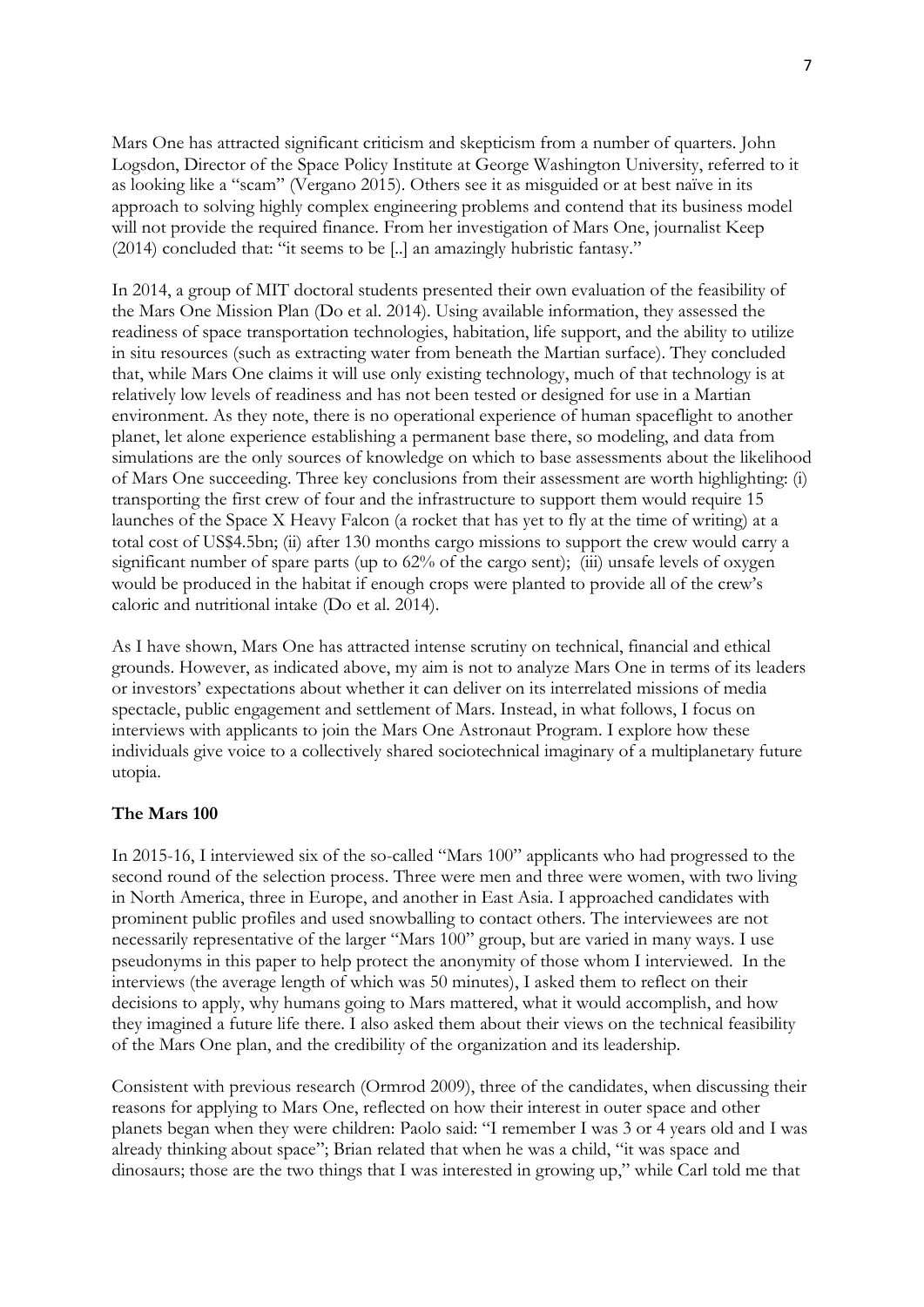"I have always been fascinated by space exploration ever since I was a young boy." Melinda, however, didn't discuss a childhood interest in outer space per se, but related a somewhat different story of watching *Star Trek: The Next Generation,* which was the only program her parents permitted her to watch during the school week. This program and its depiction of future human beings in outer space had a significant impact on her childhood notion of what the future should be like. Therefore, some of the candidates I interviewed shared a long-standing fascination with outer space. In what follows, I focus on what they said about the significance of their attempt to settle another planet, some of the challenges involved, and the possibilities of a new social order that could be attained through this undertaking.

#### **Why Mars Matters**

When asked to reflect on why it mattered that a group of people should seek to travel to and settle on Mars, four of the six candidates thought that this endeavor had the potential to act as a catalyst for bringing together people from different regions of the world. Not only had Mars One itself attracted a wide range of applicants from different nations and cultures, but the journey to Mars that four of the Mars One applicants them would make, and their attempt to establish a settlement there, would also unite the whole of humanity. For example, Katie told me that:

It's not a mission to go to Mars; it's a mission to make life on Earth better for everyone. It's a mission for Earth, not a mission for Mars. That's what really strikes me as the motivation for why we need to; it's the most immediate payoff for going to Mars. Everyone who saw the Moon landings remembers where they were, but that was 1969; we haven't had a single unifying moment where it is humanity doing something amazing and incredible. That will be the immediate payoff.

This, then, is the often-rehearsed story of the Apollo mission and the lunar landing of 1969 as more than just an American achievement and one with significance for the whole of humanity. Commentaries on the Apollo missions describe how astronauts' photographs of Earth either from the moon or on the way there, such as Earthrise or "The Blue Marble," became some of the most widely distributed and reproduced images and have been attributed as enabling a new "planetary consciousness." A commentator at the time is said to have observed that: "on the way to the moon we'd discovered the Earth" (Riley 2012). This is sometimes inflected through environmental concerns: for example, the Mars Society's founding declaration advances a case that Mars, with its similarity to Earth, will provide knowledge that could ensure humanity's survival in relation to climate change.

However, in describing going to Mars as a mission *for* Earth, interviewees tended to stress how endeavors to go into space have the power to overcome social division and national and cultural differences. As another applicant, Melinda, explained:

So I think that space exploration demand [sic] we would be the very best versions of ourselves […] I feel like this [Mars One] is the greatest possible way to unite us a species I think, right now especially. The world can use something that reminds us that we are more alike than we are different, especially in this country where we have got racism running amok.

Therefore, Melinda appeared to see the prospect for people of different races to be unified in a common project and for entrenched social conflict to be overcome. She felt that tangible benefits would flow that would improve everyone's lives through technological innovation and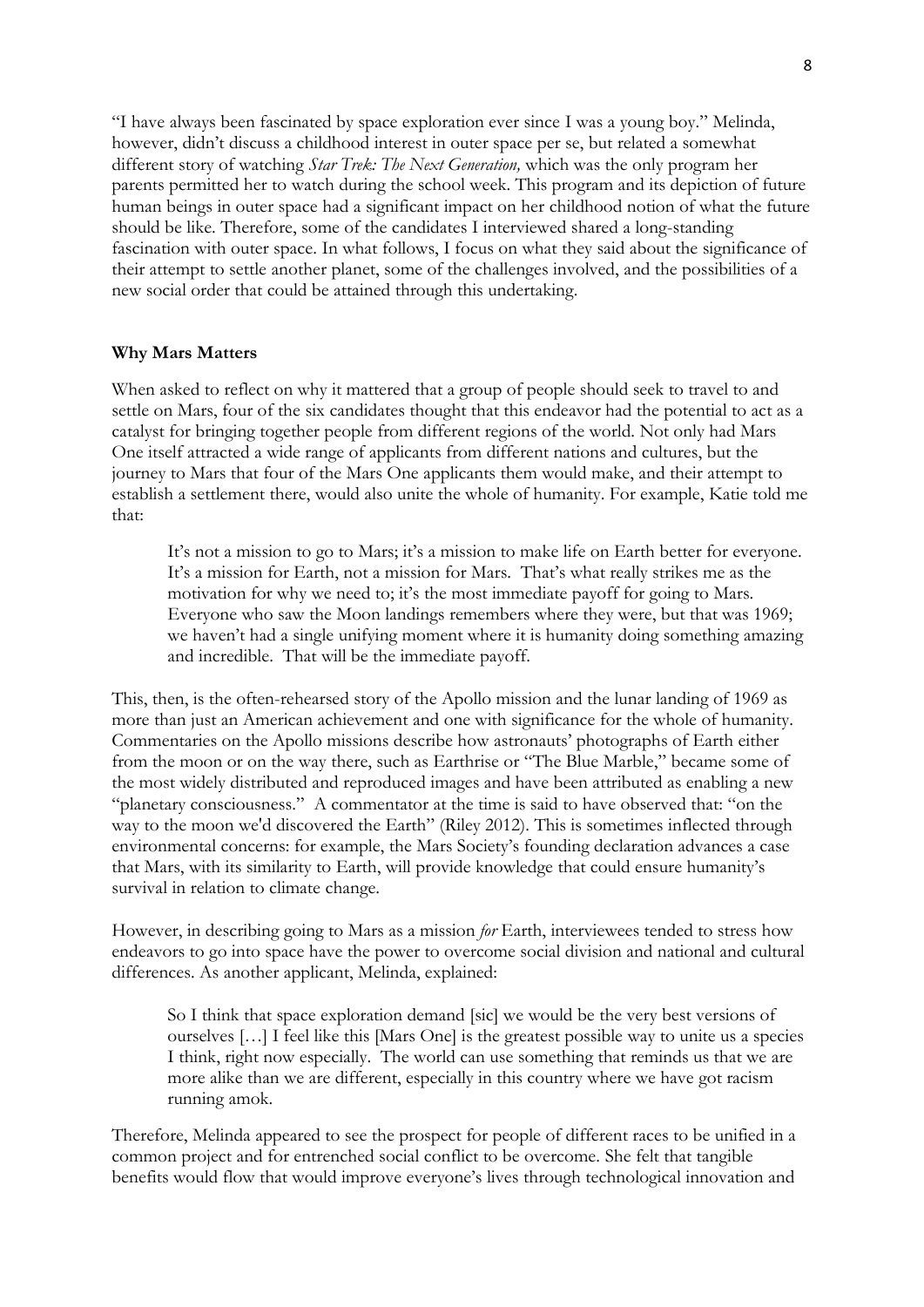economic growth. However, in 1970, the African-American musician Gil Scott-Heron lamented in verse that: "I can't pay no doctor bill (but Whitey's on the moon)," symbolizing the gulf between national ambitions to send human beings to visit the moon and entrenched inequalities in US society. Today, as interest in settling Mars is gaining some renewed traction, the contrast between the huge investment of resources and time required to undertake this effort, and the ongoing lack of political will and funding to ensure everyone has equal access to healthcare or clean water, remains a pertinent concern (Russell and Vinsel 2017).

Mars One in particular was praised for the way that it had attracted and appeared to foster a multicultural and multinational settlement mission for Mars. As Katie commented in her interview:

They [Mars One] are very deliberately going out and saying this is humanity's mission to Mars; this is for everyone; this is for the ordinary person who dreams of going somewhere. I think that the way they are going it trying to be kind of representative of the multi-cultural nature of our planet is incredibly positive and I am not convinced that any of the other kind of Mars Missions out there are really offering anything like it in terms of a good representation of humanity.

In talking about going to Mars in this way, the candidates echoed some of what Mars One itself has claimed on its website—that "exploring the solar system as a united humanity will bring us all closer together," and that, "as with the Apollo Moon landings, a human mission to Mars will inspire generations to believe that all things are possible, anything can be achieved" [\(www.mars](http://www.mars-one.com/)[one.com\)](http://www.mars-one.com/).

Interviewees indicated that a desirable new social order on Earth could be attained through the pursuit of the Mars One project to settle another planet; but unifying people of diverse backgrounds was not the only concern. Another candidate, Carl, raised a different point about the importance of exploration:

So this is who we are as a species; we are traveler people; we are an explorer people; we do not have places to explore anymore. I cannot fully articulate the ways in which I think that is harmful to the human psyche [..] and I think that having some place to go is very important to us.

For Carl, to go exploring is what humans do—it is embedded in our nature—and can be traced back to the very first humans who migrated out of Africa. It is common for many space advocates to talk in such terms about exploration as a universal human need. Yet, as Redfield (2002) notes, accounts of exploring outer space rest on retellings of North American and European colonial and frontier narratives as analogues: the adventures of white men of the last five hundred years replayed in a cosmic context as they move to other "new worlds" beyond the Earth. Such analogies are deeply problematic, not least because they tend to romanticize the historical experiences of colonization (Williamson 1987). Nevertheless, Carl's comment points to his understanding that a human need is not being met by the current social order, and this is causing harm. This again echoes the kind of statements made by the Mars Society: that going to Mars provides the kind of "challenge," without which people and societies tend to "decay."

# **Life on Mars**

While these comments relate to what a successful Mars One mission would mean for everyone on Earth, interviewees also spoke about the possibilities of social life and the social order that would emerge on Mars as the settlers arrived and established the material conditions of their dayto-day living. When interviewed, Carl observed that: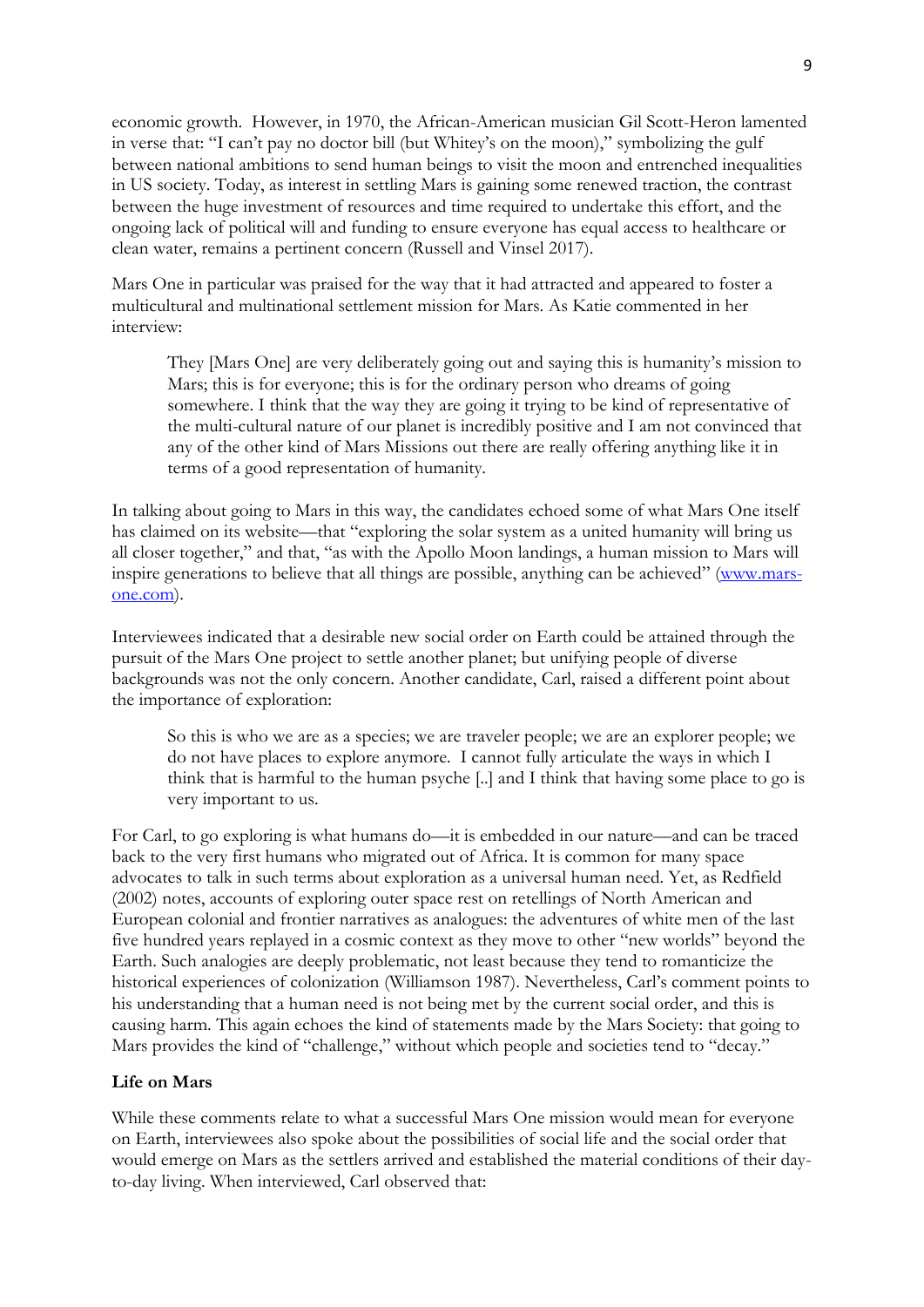It's very easy to get caught up in the, well this is how the Mars One mission is going to go and this is how we will get on Mars, and afterwards it's kind of its an open book. Thinking about well then what are the social and political problems that we will be put up against? How do we go about then expanding the settlement for the future? How will the people that are coming to Mars affect things?

While much of the critical commentary on Mars One has centered on the technical feasibility of going to and landing safely on Mars, this candidate emphasizes that reaching Mars is not an end in itself, but rather a radically more open future must be addressed. What a small human colony on Mars could become over time is unknown. Melinda reflected on what she saw as the potential risks and dangers of travelling to and landing on Mars at some length. Yet despite these hazards she went on to say that:

This is incredibly naive I know but I feel like there's an opportunity to sort of build a Utopia on this next planet and to be a part of that is a mind-blowing opportunity; it is the opportunity of any lifetime.

She voiced excitement at the prospect of being one of the first people to live on Mars and so to help establish that Utopia. However, for Melinda, this would be a temporary state of affairs linked to the number of people who would be there: she imagined a communal environment in which all would weigh in on decisions, but, as more people came, this would change. She said:

I know that if by some miracle I go as one of the first people I've got 6 to 10 years maybe on that planet that I am going to have to enjoy this community and in that time every person's life will matter equally. Unlike here on Earth where as much as we want to believe that all lives matter equally they don't get the same attention.

Aimi also addressed this point in her interview. She looked beyond the initial stages of settlement led by the Mars One crews to a time when the settlement would grow in size as others joined it.

Afterwards it will be different type of people coming; I think it's going to open up more opportunities then it has to think about more structured way of maybe politics we need, some kind of political system. We have to think what kind of political system we need, to put [in] the leadership and how we are going to do that. Are we going to have a dictatorship or democracy? What kind of democracy do we have? What is meaningful unit of society; is it family or is it individuals?

Carl, too, saw that the Mars One settlement was only the beginning and that its successful establishment would encourage other organizations or nations to plan their own settlements.

I think once one group goes then other groups will follow and I think at that point we really start to establish what it means to be living on another planet and how that will work […] I think that's when most of the sort of work will get done in terms in figuring all that out because it's completely new and its quite exciting that's a part of history that I might be a part of because it will eventually, I am sure, set precedence for the far future and how we go about settling on other places in the universe. Yeah there's so much potential there.

Carl's remarks reflect Mars One's own characterization of the longer-term value of its mission, by which Mars becomes the "stepping stone of the human race on its voyage into the universe." The utopianism evident in the interviews is also articulated by other organizations, such as the Mars Society (2017), which claims in its founding declaration that settling Mars is a chance for humanity "to shed old baggage and begin the world anew." In cultural terms, as Markley (2005: 2) argues, Mars has been the "screen on which we have projected our hopes for the future." This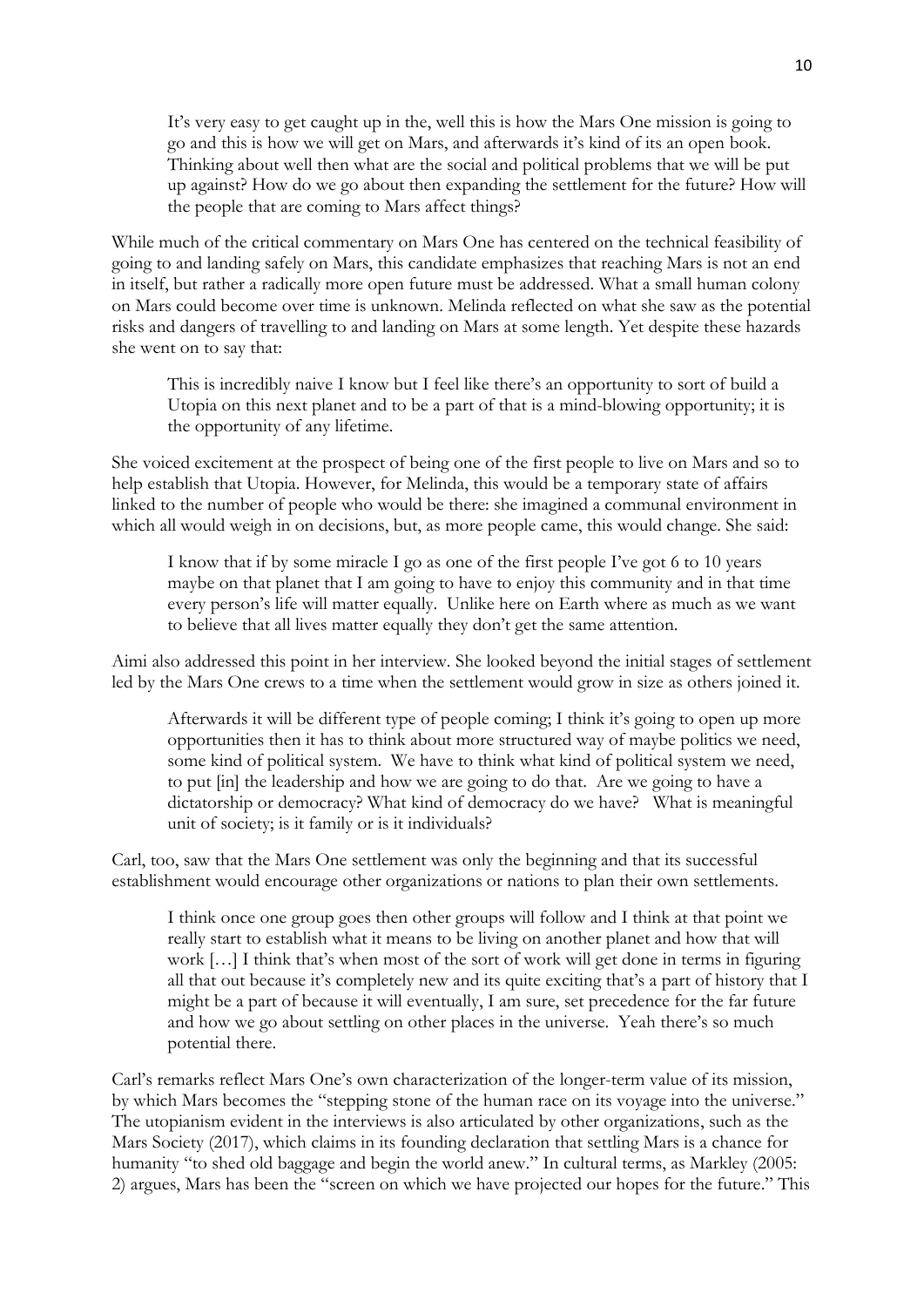is reflected and explored in science fiction, such as the work of Kim Stanley Robinson, whose *Mars* trilogy several interviewees mentioned as a key reference for their own speculations about what form of social life could take shape on a future Mars. Robinson's trilogy is a meticulous "future history" of the settlement of Mars that addresses the technological, material, social, political and economic challenges of establishing a human society on another planet. As well as transformations in social, political and economic life, Robinson also deals with the science and politics of transforming Mars itself through terraforming. Brian saw the possibilities of not only remaking society on Mars but remaking Mars itself too:

There is also the fact that in the very long term, say, two or three centuries down the line you can actually deliberately alter the environment on Mars; it's called terra-forming to make it like the Earth. That could actually be done with current technology; it would just be expensive. In fact, I have heard one estimate that you could terra-form Mars for about what American spent on the Iraq war.

STS scholarship has long recognized that we cannot think the social without reference to the technological. As Menser and Aronowitz (1996) suggest, we cannot easily separate the human from the technological as we have multiple and often intimate relations with technologies. Arguably, an imagined future life on Mars intensifies these relations even further as the entire viability of a new social order is entirely dependent on certain material conditions being sustained––an assemblage of technoscientific arrangements that extends from the production of a breathable atmosphere, potable water, to the ability to generate power. The very possibility of life itself on Mars is embedded in complex technological systems. Recognizing these challenges, Carl noted:

I think [..] that there's a follow-on problem where you need to keep sending more and more resources because the time to independence is so large and you are essentially… we're [..] growing the population and you're having to add more and more stuff and there's a huge launch burden. Mars One doesn't have good answers to this stuff.

The flipside of the potential to establish a new form of social life on Mars are the complex and presently unknown technical problems that people there would face. Given this, Carl expressed some ambivalence about the resource demands to sustain a human settlement on Mars.

#### **Conclusion**

My interviews with the Mars One candidates reveal how the organization has successfully attracted people with clear hopes and desires for the future. They have a strong sense of what they can offer to the undertaking and express passion for how the future should be. They see the endeavor itself as having the potential to bring a new social order into being on a planetary scale, to fulfill human needs (such as the need to explore) that they see as currently unmet by existing social conditions, and to create a permanent human presence on Mars that can be open to anyone. In addition to changing the social order on Earth, the candidates talked about the prospects of creating a new social order on Mars, of the future there as an "open book," full of potential rewards and hazards. They saw themselves as part of a project that would start to "establish what it means to live on another planet." In sum, they imagined a desirable future that articulated shared understandings of a preferred form of social life––one couched in terms of human unity and common purpose––that could be achieved through the pursuit of a sociotechnical project to establish new forms of social life on another planet.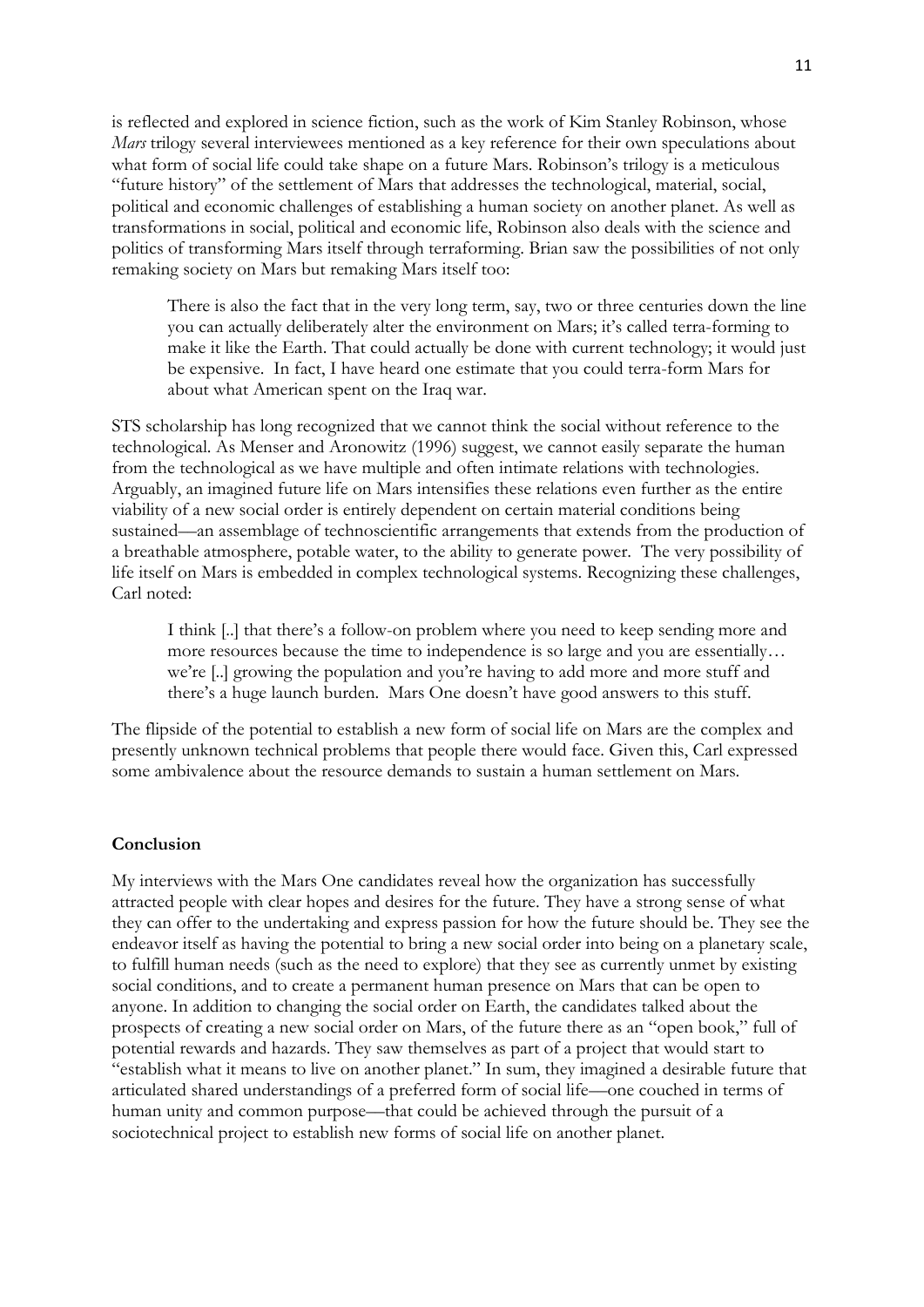In articulating their visions of the future, interviewees borrow from and inflect a repertoire of narratives and cultural representations that are reflected in endeavors such as Mars One and that have also been taken up in other organizations such as the Mars Society, which lobbies for material investment in settling Mars. Some of these narratives and representations can be traced to science fiction, narratives about past colonial adventures or the human significance of past space missions. Indeed, the crucial aspect to note here is the collectively shared nature of the narratives and representations that very much animate advocacy for Mars settlement. Whether Mars One fails or not ––and the likelihood is that it will fail on its own terms––we should appreciate that as an endeavor it gives expression to and is a product of a utopic sociotechnical imaginary of a multiplanetary future. This involves not only human beings re-ordering material, technical (and maybe even biophysical) relations so as to live on another planet, but also contains and is predicated on preferred "forms of social life and social order" (Jasanoff 2015: 4), which the technoscientific project of interplanetary spaceflight and settlement can bring about. This sociotechnical imaginary reflects the desires and hopes of different generations of technoscientific elites and others, primarily but not exclusively in the west since at least the 1950s. This is a "multiplanetary imaginary" of human beings who are no longer subject to Earth––no longer bound to this planet and its conditions of life––but rather able to reproduce those conditions through sociotechnical inventiveness and move away to create social life on other planets. It makes a normative claim about a future––not only a desired future but also a strongly preferred one. As Mars One attests, such an imaginary is not confined to the "orphans of Apollo" <sup>3</sup> but may enroll a diverse group of people from different places.

In drawing on Jasanoff's work, STS scholars who analyze technoscientific projects in terms of sociotechnical imaginaries should also appreciate their utopian dimensions. If we follow Levitas in thinking about utopia as the desire––and in some cases the hope––for a "better way of living and being," this adds an additional element to how STS scholars can interrogate sociotechnical imaginaries––complexifying questions of what is desirable (and by whom), what is viewed as practically possible or feasible and what is not, and how these questions are resolved or not in the present-day contestations over alternative futures. Some desirable futures may remain, as Levitas suggests, merely desired and never fulfilled because of their impracticalities: yet they may excite, be pleasurable to entertain, stimulate exchanges and foster social relations in the presentday. Equally, we might relate positive visions to more tenebrous imaginings of more troubled futures. Elon Musk, for instance, presents the case for settling Mars as insuring against the possibilities of planetary catastrophe on Earth (Mosher et al. 2016). Therefore, connecting the STS conceptualization of imaginaries with the wider scholarship on utopia could prove an insightful approach to analyzing sociotechnical future-making.

Renewed public interest in human spaceflight to Mars and the possibility of settling there attest to how spaceflight technoscience remains an enduring example of one of "modernity's grand aspirations and adventures with science and technology" (Jasanoff 2015: 5). I have outlined how STS may analyze this area of endeavor that exemplifies humanity's dreams, desires and hopes of technoscientific futures.

#### **Biography**

Richard Tutton is Senior Lecturer in the Department of Sociology and co-Director of the Centre for Science Studies at Lancaster University. His research interests are in future-making in science and technology.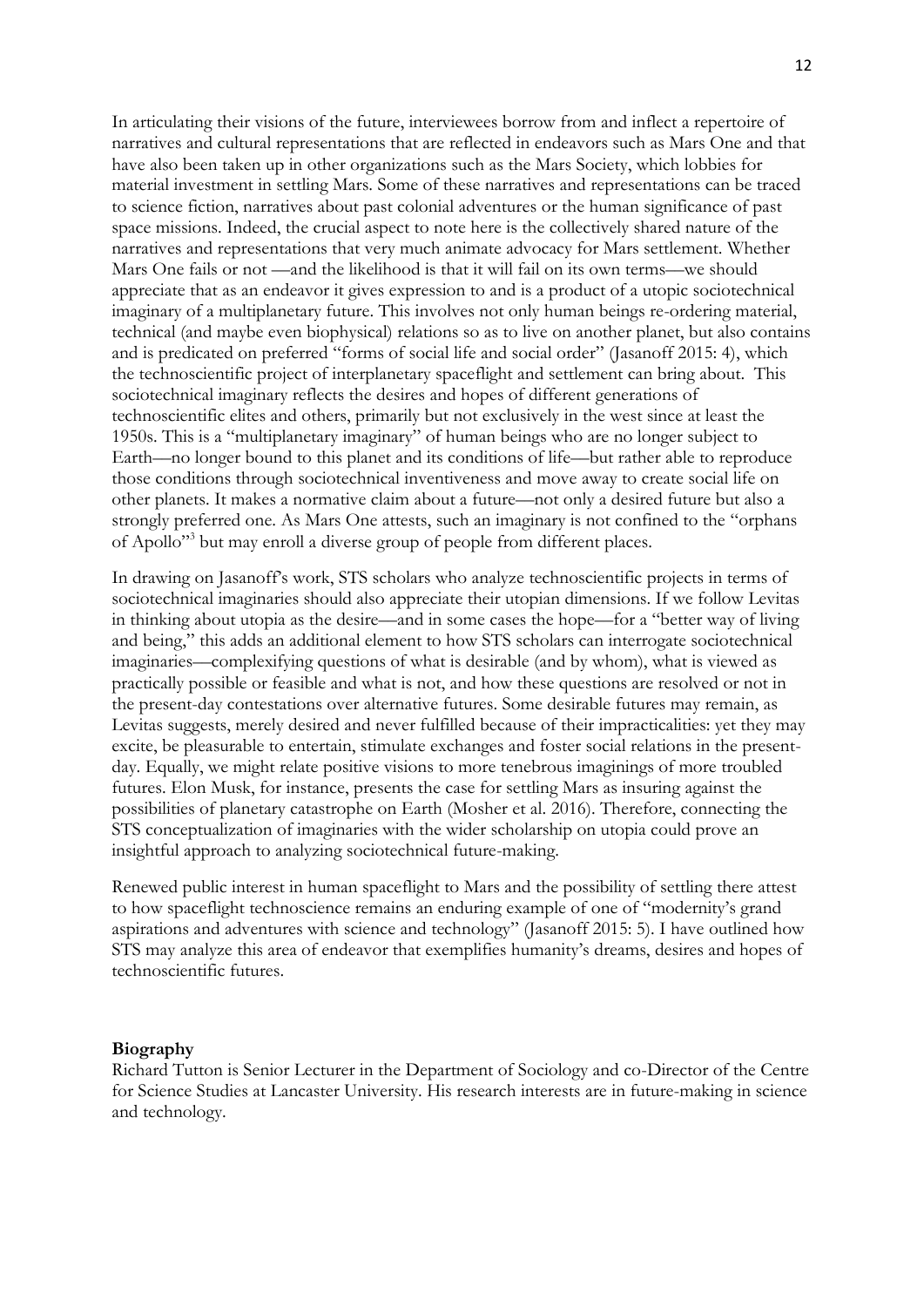#### **Acknowledgements**

I would like to thank the Mars One candidates who gave up their time to speak to me. The research reported on in this paper was funded by the Faculty of Arts and Social Sciences Research Support Fund and the Department of Sociology. Anne-Marie Fortier, Peter Fuzesi, Rebecca Willis and Maureen McNeil all provided incisive comments on this work. I completed this paper while on a writing retreat supported by the Department of Sociology at Lancaster University. I would like to acknowledge the work of Rebecca Willis and Celia Roberts in organizing this retreat, and the numerous helpful exchanges I had with my fellow retreat writers.

#### **Notes**

- **1.** In an effort to secure these funds, Mars One restructured its organization, dividing into two entities: (i) the not-for-profit Mars One Foundation based in the Netherlands and (ii) Mars One Ventures, which holds the monetization rights from the Foundation's activities.
- 2. The joint Faculty of Arts and Science and Lancaster University Management School research ethics committee approved this research. All interviewees provided written consent to participate in the research.
- 3. "Orphans of Apollo" is a reference to Michael Potter's film of the same name, and refers to those who express disappointment that the promise of space exploration faded after the Apollo Program (see Valentine 2012).

#### **References**

- *About Mars One* 2017 [cited 13 January 2017. Available from http://www.mars-one.com/aboutmars-one.
- Bainbridge, William Sims. 1976. *The spaceflight revolution: a sociological study*: John Wiley & Sons Inc.
- Berardi, F. B. 2011. *After the Future*, G. Gensoko and N. Thoburn (eds), A. Bove, M. Cooper, E. Empson, Enrico, G. Mecchia and T. Terranova (trans.), Edinburgh: AK Press
- Borup, Mads, Nik Brown, Kornelia Konrad, and Harro Van Lente. 2006. "The Sociology of Expectations in Science and Technology." *Technology Analysis & Strategic Management* 18, no. 3 (2006): 285 - 98.
- Degroot, G. 2006. *Dark Side of the Moon: The Maginificent Madness of the American Lunar Quest*. New York: new York University Press.
- Dickens, Peter, and James S Ormrod. 2007. *Cosmic society: Towards a sociology of the universe*: Routledge.
- Do, Sydney, Andrew Owens, Koki Ho, Samuel Schreiner, and Olivier de Weck. "An Independent Assessment of the Technical Feasibility of the Mars One Mission Plan – Updated Analysis." *Acta Astronautica* 120 (3// 2016): 192-228.
- Fortun, Michael. 2008. *Promising Genomics: Iceland and deCODE Genetics in a World of Speculation*. Berkeley: University of California Press.
- Geppert, Alexander C. T. "Rethinking the Space Age: Astroculture and Technoscience." *History and Technology* 28, no. 3 (2012/09/01 2012): 219-23.
- Hogan, Thor. 2007. Mars Wars: The Rise and Fall of the Space Exploration Initiative. In *NSA History Series*. Washington, DC: NASA.
- Jasanoff, S. 2015. "Future Imperfect: Science, Technology, and the Imaginations of Modernity." In *Dreamscapes of Modernity: Sociotechnical Imaginaries and the Fabrication of Power*, edited by S Jasanoff and Sang-Hyun Kim. Chicago: University of Chicago Press.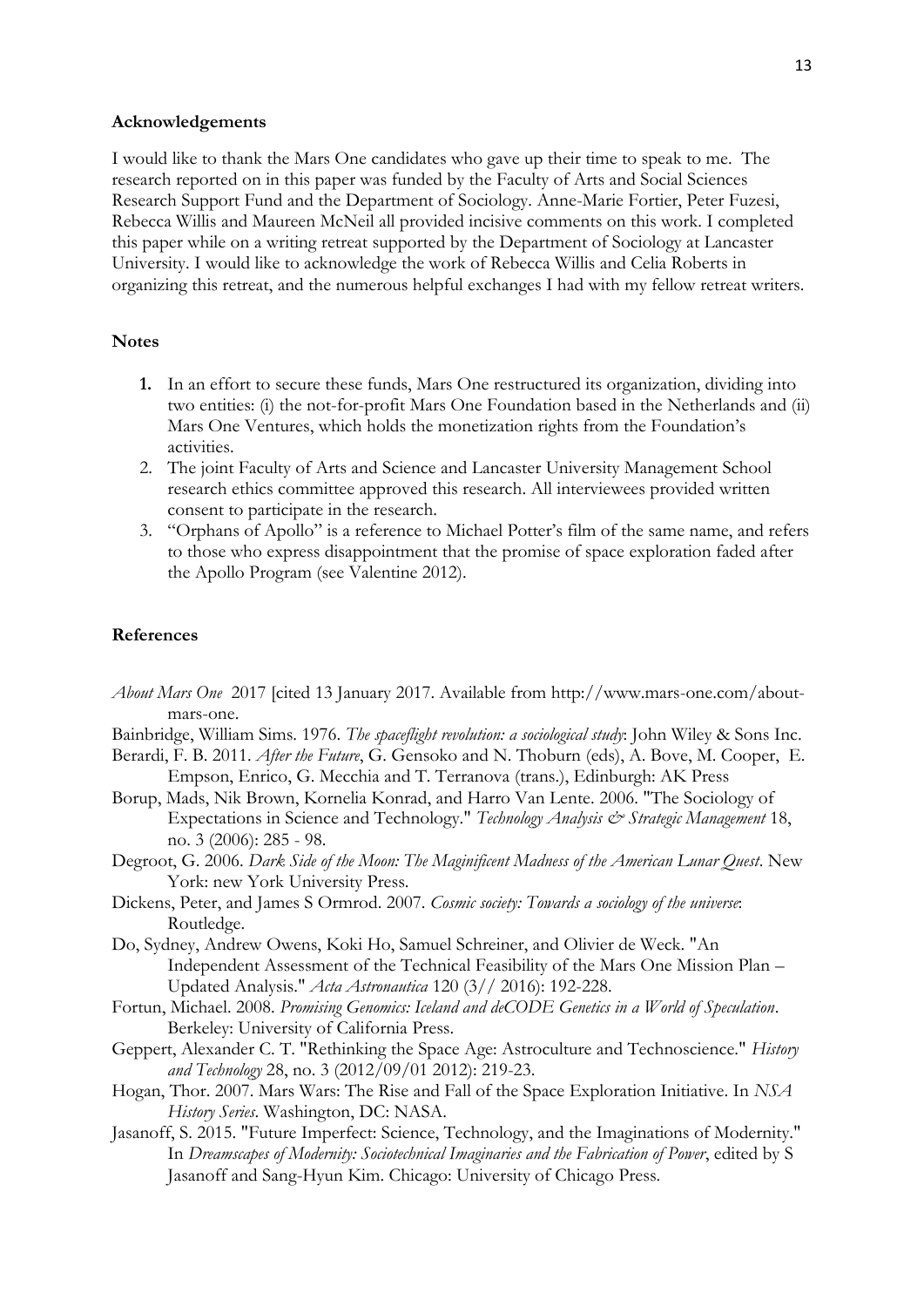- Jasanoff, S., and S. H. Kim. 2009. "Containing the Atom: Sociotechnical Imaginaries and Nuclear Power in the United States and South Korea." *Minerva* no. 47 (2):119-146.
- Keep, Elmo. 2015. "All dressed up for Mars and nowhere to go." In *The Best Australian Science Writing 2015*, edited by Bianca Nogardy. Sydney: NewSouth.
- Keep, Elmo. 2015. *Mars One Reveals True Number of Applicants: The Dutch company admits it received just over 4,000 applications, not 200,000.* [cited 13 January 2017. Available from https://medium.com/matter/mars-one-reveals-true-number-of-applicants-77b75bf325a3#.yze2yhoyq.
- Kilgore, De Witt D. 2003. *Astrofuturism: science, race, and visions of utopia in space*: University of Pennsylvania Press.
- Konrad, Kornelia, Harro van Lente, Chistopher Groves, and Cynthia Selin. 2016. "Performing and Governing the Future in Science and Technology" In *The Handbook of Science and Technology Studies, Fourth Edition*, edited by Ulkrike Felt, Rayvon Fouché, Clark A. Miller and Laurel Smith-Doerr. Cambridge: MIT Press.
- Kumar, Krishan. 2003. "Aspects of the Western utopian tradition." *History of the Human Sciences* no. 16 (1):63-76.
- Levitas, Ruth. 2011. *The Concept of Utopia*. London: Peter Lang
- Levitas, Ruth. 2013. *Utopia as method: The imaginary reconstitution of society*: Springer.
- Macauley, William R. 2012. "Crafting the future: envisioning space exploration in post-war Britain." *History & Technology* no. 28 (3):281-309.
- MacDonald, Fraser. 2007. "Anti-Astropolitik outer space and the orbit of geography." *Progress in Human Geography* no. 31 (5):592-615. doi: 10.1177/0309132507081492.
- Marcus, George E. 1995. *Technoscientific imaginaries: Conversations, profiles, and memoirs*. Vol. 2: University of Chicago Press.
- Markley, Robert. 2005. *Dying Planet: Mars in Science and the Imagination*. Durham: Duke University Press.
- Mars One Press Release 2016. Mars One now trades publicly and closes €6 million funding. Amersfoort: Mars One. Available at: http://www.mars-one.com/news/pressreleases/mars-one-now-trades-publicly-and-closes-6-million-funding . Accessed 13 January 2017.
- Mars One Press Release. 2012. "Mars One will settle men on Mars in 2023. Available at: [http://www.mars-one.com/news/press-releases/mars-one-will-settle-men-on-mars-in-](http://www.mars-one.com/news/press-releases/mars-one-will-settle-men-on-mars-in-2023)[2023.](http://www.mars-one.com/news/press-releases/mars-one-will-settle-men-on-mars-in-2023) Accessed 13 January 2017.
- Mars One Press Release. 2013. Over 200,000 apply to first ever recruitment for Mars settlement. Mars One. Available at: [http://www.mars-one.com/news/press-releases/over-200000](http://www.mars-one.com/news/press-releases/over-200000-apply-to-first-ever-recruitment-for-mars-settlement.%20Accessed%2013%20January%202017) [apply-to-first-ever-recruitment-for-mars-settlement. Accessed 13 January 2017](http://www.mars-one.com/news/press-releases/over-200000-apply-to-first-ever-recruitment-for-mars-settlement.%20Accessed%2013%20January%202017)
- Mars Society. 2017. Founding declaration. Available at: [http://www.marssociety.org/home/about/founding-declaration/.](http://www.marssociety.org/home/about/founding-declaration/) Accessed 14 September 2017.
- McCray, W Patrick. 2012. *The visioneers: How a group of elite scientists pursued space colonies, nanotechnologies, and a limitless future*: Princeton University Press.
- McCurdy, H. E. 2011. *Space and the American imagination*: JHU Press.
- McNeil, M. 2008. *Feminist cultural studies of science and technology*: Routledge.
- McNeil, M; Arribas-Ayllon, M; Haran, J.; Mackenzie, A.; Tutton, R. 2016. "Conceptualizing imaginaries of science, technology and society." In *The Handbook of Science and Technology Studies, Fourth Edition*, edited by Ulkrike Felt, Rayvon Fouché, Clark A. Miller and Laurel Smith-Doerr. 435-463 Cambridge: MIT Press.
- Menser, Michael, and Stanley Aronowitz. 1996. "On Cultural Studies, science, and technology." In *Technoscience and Cyberculture*, edited by Stanley Martinson Aronowitz, Barbara and Michael Menser. New York and London: Routledge.